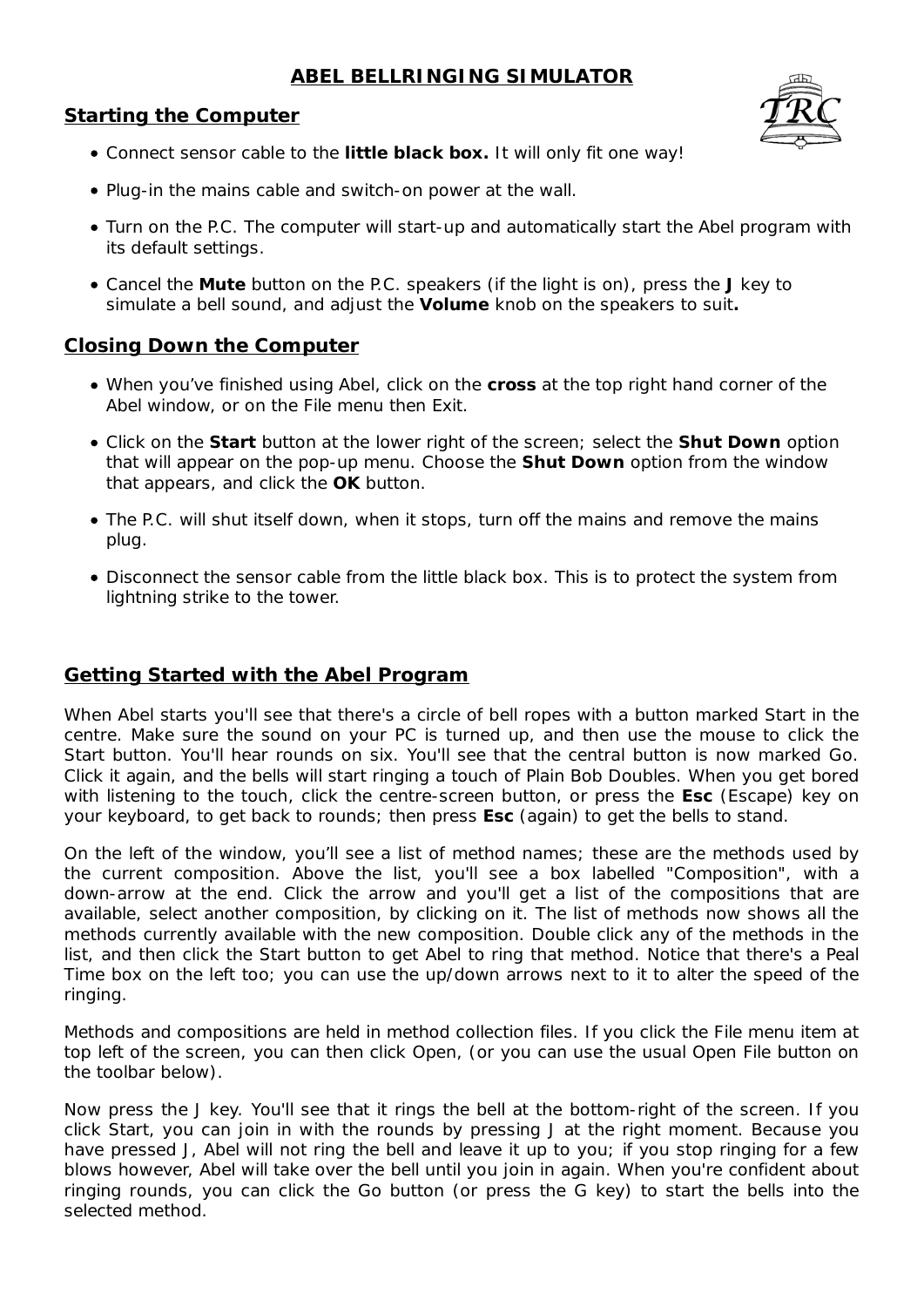You may want to ring a different bell. Use the mouse (left button) to click the bell you want to ring: say, the 2nd. You'll see it moves to bottom right of the circle, and it's now controlled by the J key. Mostly you'll select a bell in this way before you start the bells into rounds, but you can also do it during the ringing if you want (unless you've turned on Call Changes). Don't forget, the **Esc** key gets you back to Rounds, or to Stand.

Now you've got started with Abel! If you want to, just explore the various menus and controls to see what's there; try clicking or double-clicking on things (and right clicking bells); see what is included in the various method collection files, and add more methods and compositions, or more files, if you wish. Or, if you prefer a more orderly approach, click the Help menu, then Help Topics, to get access to all the documentation about Abel. If you need assistance at any time when using the program, just press F1 for help.

## **Tower Bell Simulator**

Using Abel as a tower bell simulator, it's normal to have one person ringing a silenced bell (the training bell), and Abel ringing the rest; the ringer has to keep in time with Abel's perfect rhythm, by listening carefully and adjusting the speed of their bell.

### **Starting the Simulator – AutoStart**

The traditional way to ring with a simulator is to start ringing the training bell, then start the simulator ringing at the right moment to fit in with the ringer. Alternatively, you can start the simulator, then start the training bell at the right moment to fit in with it. Both of these require some skilful timing – and, if the ringer is to stay in time, requires that he synchronise his ringing speed with that of the simulator. With Abel, there is a better way.

First, start ringing the training bell. Wait until the speed is steady, and then click the **Auto** button on the Tower Toolbar (top/right). After a few blows, Abel will join in rounds with the ringer, at just the right time, and at the right speed.

Of course, if it is a learner ringing he may not stay in time with Abel (some experts may not, either). It's good practice to adjust the training bell speed to get back in time, but if this is too hard you can click **Auto** again; Abel pauses for a moment, then resynchronises with the ringer in rounds, at the speed he's now ringing.

#### **Changing Bell Mapping**

The training bell is configured as bell 3 by default. This is equivalent to ringing from the keyboard with the J key; this will ring the bell that is at the bottom-right of the screen. If you want the training bell to sound as the 4th, say, just click the 4 on the screen and then the bell circle will rotate to put the 4 at bottom-right, (The ringing position).

#### **Silent Bells**

When teaching learners, it can be useful to make some of the simulated bells ring silently, to make it easier for the learner to pick out their own bell sound. For example, when learning to ring rounds with the simulator, it can be useful if the learner rings the 2, with the simulator ringing 1 and 3 to give a gap to fit in, with 4/5/6 ringing silently, thus getting the rhythm of six bells without all the confusing notes! You can turn off and on the sound for each bell by right clicking it. A dialog appears with a check-box that you click to silence the bell, and click again to restore its sound. (The rest of the dialog contains striking controls for the bell.)

#### **Striking Display and Striking Summary**

The simulator is currently set-up to monitor striking. To view this option, wait until the simulator has stopped. Click the **Review Striking** button at the extreme right of the Tower Toolbar.